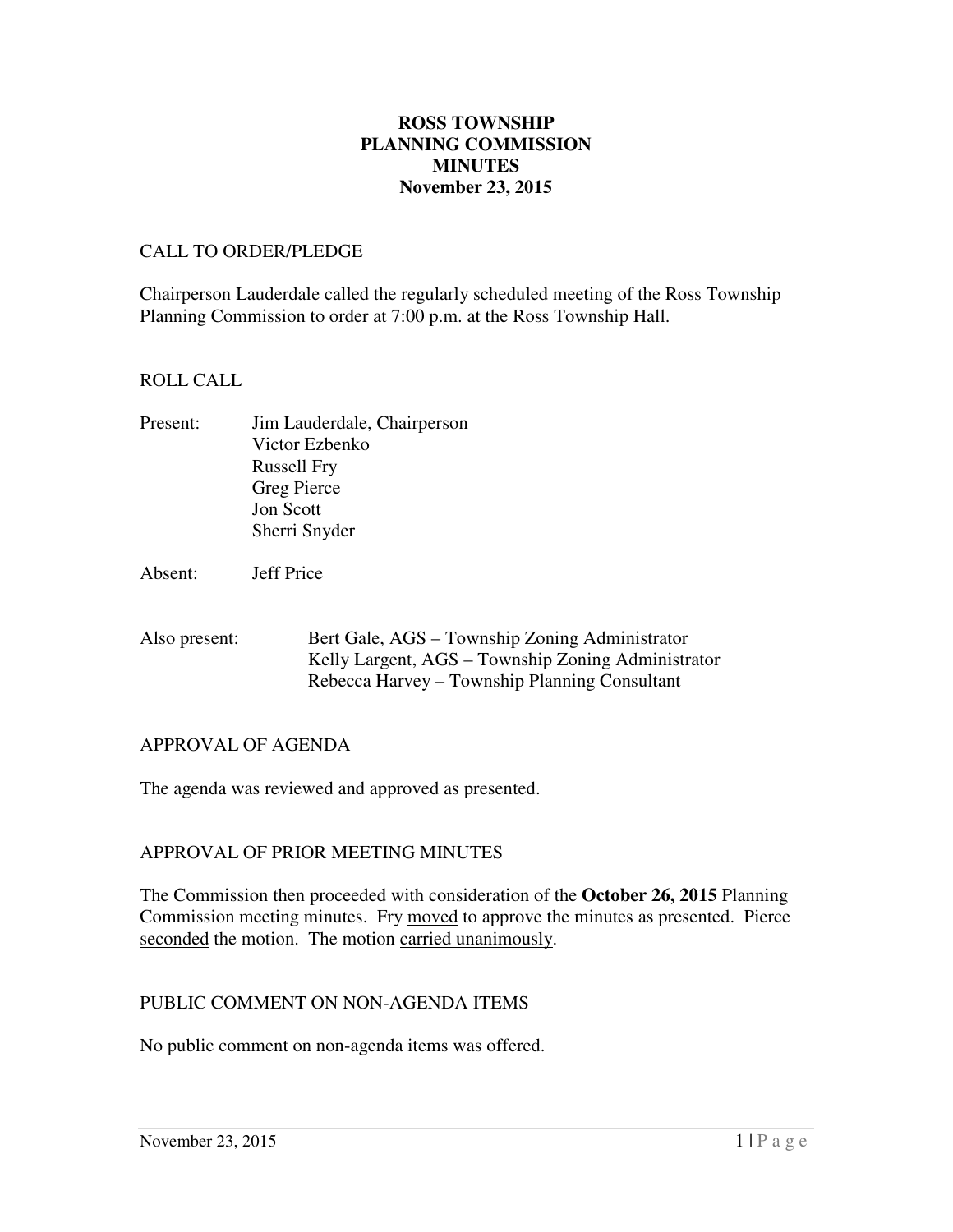# NEW BUSINESS

## 1. PC 2016-2017 Budget

 Chairperson Lauderdale referenced the Income Statement *(For the Twelve Months Ending March 31, 2016)* and the Department Budget Request 2016-2017 (Planning Commission) provided to Commission members.

 The Commission conducted a line-item review of the current budget *(2015-2016)*. It was noted that the Professional Services category was referenced as 'AGS & Harvey'. Commission members opined that the category had previously been limited to expenses related only to 'Harvey' and questioned if the budget had been modified intentionally or labeled in error. Supervisor Dykstra was present and noted that he would investigate and respond.

 It was further noted that the 'Spent YTD' for 'Printing & Publishing' exceeded the 2015-2016 budgeted amount. It was agreed that the overage was in large part due to the amount of work accomplished by the Planning Commission during the year involving text amendments. In consideration of the proposed 2016 Planning Commission Work Plan, it was noted that it would be prudent to increase the budgeted amount from \$1800 to \$2500, consistent with the 2015 actual expenses amount.

amount.<br>The Commission concluded that the amounts for each line-item in the 2015-2016 budget were generally acceptable for the 2016-2017 budget, noting the following proposed modifications:

 : the allocation for 'Professional Services' should be **increased from \$5000 to \$5500** in consideration of the scheduled 5-year review of the Master Plan (assuming the 'Professional Services' category is confirmed to be limited to expenses related only to 'Harvey');

 : the allocation for 'Printing & Publishing' should be **increased from \$1800 to \$2500** in consideration of the 2016-2017 Planning Commission Work Plan and anticipated amendments to the Zoning Ordinance;

 : an overall **increase from \$21,990 to \$23,190** in the total Budget request for 2016-2017.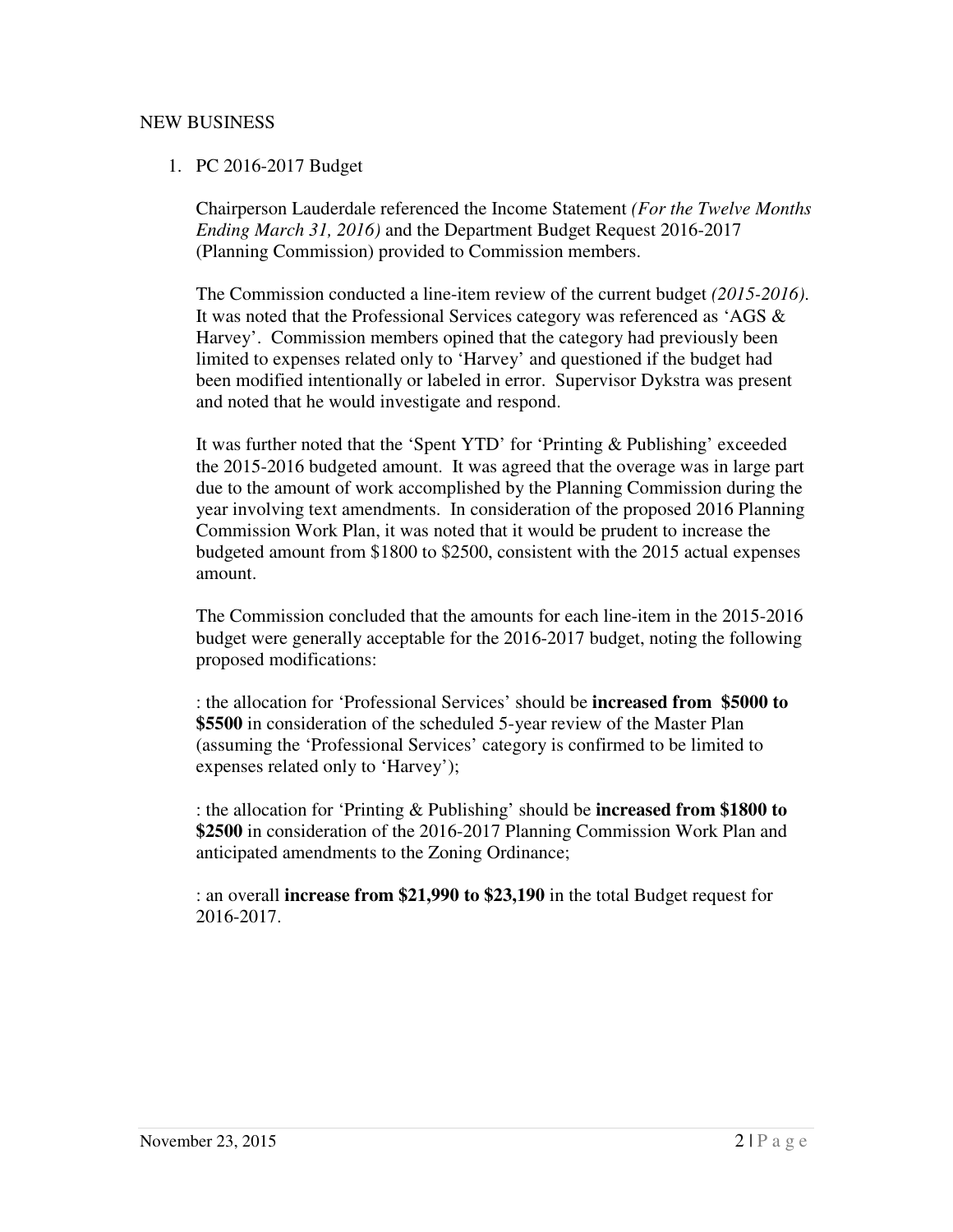## UNFINISHED BUSINESS

1. New Township Hall & Fire Station

 Supervisor Dykstra and Howard Overbeek, project architect, were present and provided an overview of the new Ross Township Hall & Fire Station. A detailed site plan, building elevations, and building floor plans were presented.

 Supervisor Dykstra stated that the drawings were complete and that the bid package was scheduled to go out to (seven) contractors on November 30, 2015. Project bids will be due by December 21, 2015 and are scheduled to be reviewed by the Township Board at the January 12, 2016 Board meeting.

 He stated that the \$1.5 million project will be funded through available cash, donations, and a low interest financial plan; no additional millage will be requested.

 In response to Commission questions, Supervisor Dykstra explained that construction is anticipated to begin as soon as weather permits in 2016 . . and that an eight-month construction time table is estimated. He noted that the new building will be constructed behind the existing Township Hall and then the existing Township Hall will be demolished and the site work completed following occupancy. It was explained that the construction proposal will allow for an easy and inexpensive transition into the new building.

2. Section 2.2 – Definition of 'Permanent Resident' (Rental of Residential Dwellings)

 Chairperson Lauderdale stated that the Commission had engaged in a discussion of the existing definition of 'permanent resident' at the October meeting. In response to questions posed regarding the Township's ability and/or desire to regulate the rental of homes in the Zoning Ordinance, Harvey was directed to review the noted provision with Township Attorney Thall for a legal opinion.

 Harvey stated that she had discussed the definition of 'permanent resident' set forth in Section 2.2 of the Ross Township Zoning Ordinance with Attorney Thall as requested. She noted that Attorney Thall was comfortable that the noted provision only required residential occupants to have 'continued residency in the same dwelling for 30 days or more' . . and did not require that the occupants be the home owner. To that end, he did not feel that the Zoning Ordinance prohibits the rental of property in the Township.

 Further, he felt that limiting occupancy of dwelling units to 'permanent residents' (30 day continuous residency) could be argued to further zoning objectives of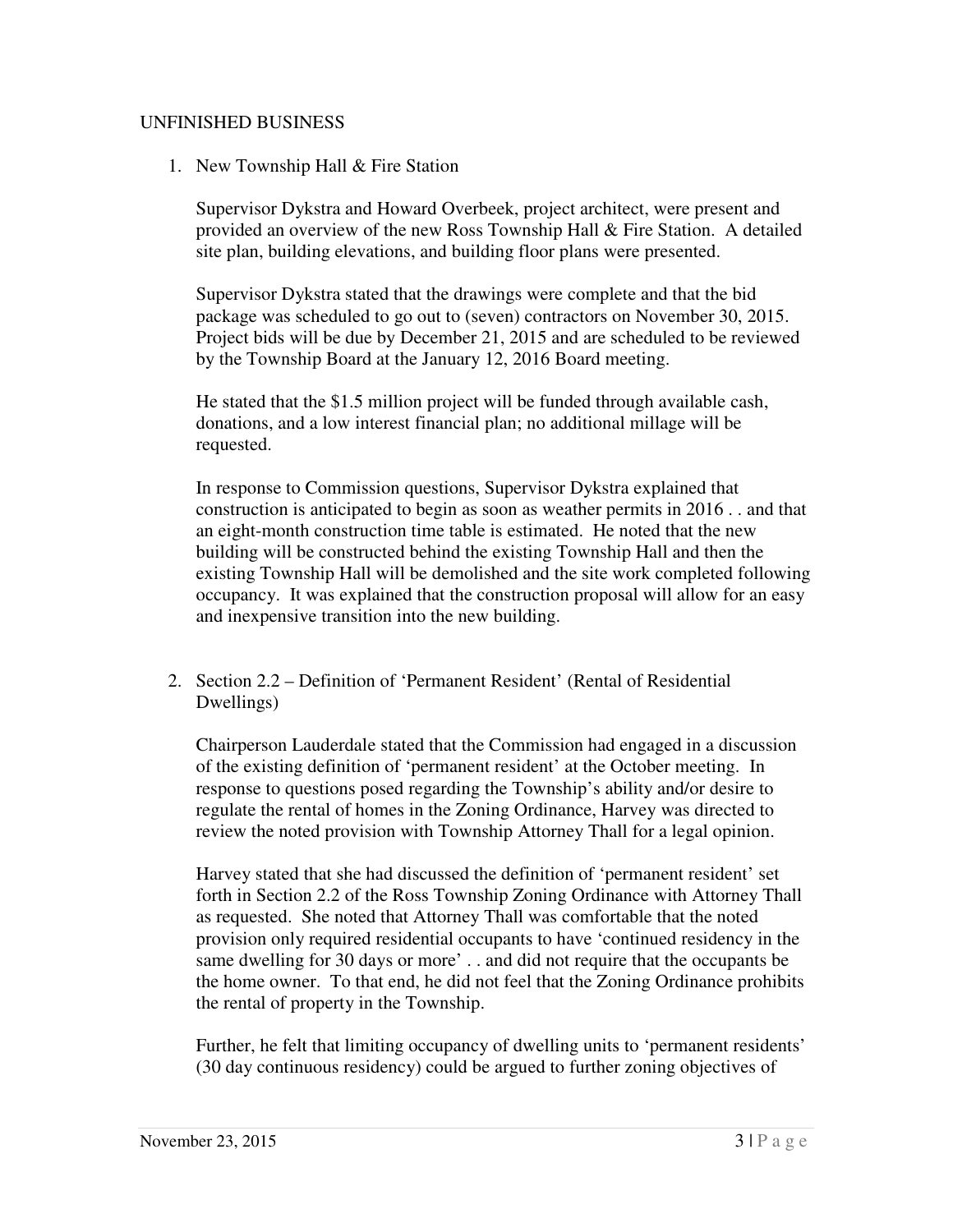'general welfare' as it relates to recognized impacts of a transient population. (ie. traffic, noise, property maintenance, etc.)

 Supervisor Dykstra offered that this is becoming a frequent issue in the Township and that residents continue to express concern.

 Snyder raised the validity of local non-recreational demands for temporary housing and the Township's inability to respond. Ezbenko wondered if the concerns expressed are from a vocal minority. He questioned what negative impacts are being experienced and whether they could better be addressed as nuisance complaints.

 Pierce stated that historically impacts from rental of waterfront residences have largely been related to traffic and noise. He explained that because the rental activity is generally related to summer recreational use . . it tends to translate into large groups with vacation schedules, both of which are contrary to the surrounding residential character.

 Fry stated that he recognizes that the trend is toward 'rental' in that many times it allows for home ownership to stay in the family.

 Chairperson Lauderdale raised the following questions for Commission consideration: 1) What is the vision for Ross Township? . . are we strictly a 'bedroom community' or are we a community with recreational/tourism opportunities?, and 2) Do we want to encourage rental activity? . . or should we engage in active enforcement of the 30-day residency limitation?

General Commission discussion ensued wherein the following was noted:

 : the situation is difficult to address in that strict enforcement of the existing standard would result in application to scenarios not intended;

 : waterfront properties are densely populated and transient occupancy creates the potential for social friction (noise, encroachment, parking, etc.)

: does the current Ordinance definition of 'family' adequately address the situation?

 : the Master Plan does not support an increase in the concentration of population around the lakes (pg VII)

 : the issue is not an increase in density through additional lots but through additional people . . . specifically, the impacts from the behavior of a transient population. The question is: do we stop the source or address the impacts?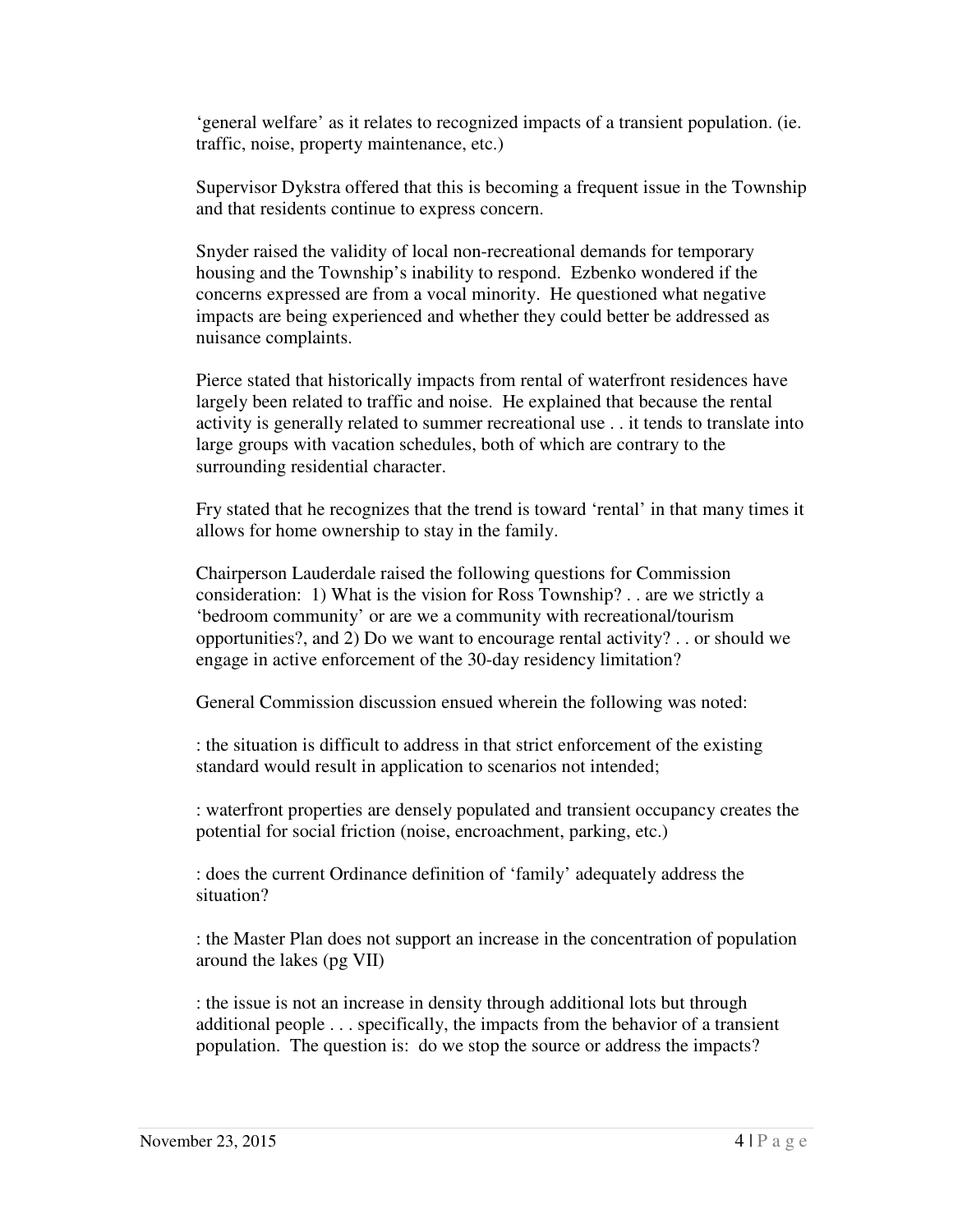: how do other similarly situated communities address the issue? . . many communities embrace the recreational/tourism component . . . how do they address the impacts? (ie. South Haven)

: is there a demand to which the Township is not responding?

 Scott stated that the current Ordinance text allows the Township to respond to complaints or when problems arise. Enforcement on a 'response' basis allows for reasonable application of the existing standard.

 Fry and Pierce opined that the existing text was adopted to allow for a response to envisioned problems . . and that if reasonably applied will not be challenged.

 Ezbenko and Snyder expressed concern with applying occupancy limits on allowed uses, especially if established only to deal with specific waterfront-related issues.

 The Commission agreed to accept the current definition of 'permanent resident' as set forth in the Zoning Ordinance with reasonable and customary application of same. It was also requested that AGS provide an analysis of the complaints received related to this issue, specifically in relation to the number of dwellings in the Township.

3. Dock Rental Issue (per AGS)

 Chairperson Lauderdale stated that the Commission had reviewed draft text (prepared by AGS) at the October meeting. He noted that in response to lengthy Commission review and discussion, Harvey had been directed to compare the regulatory approach to docks and dock rentals employed by the other three (3) communities with Gull Lake waterfront property.

 Harvey referenced the memo (dated November 23, 2015) provided to the Commission wherein a compilation of area ordinance text addressing 'docks' and 'waterfront access lots' was summarized.

 The Commission acknowledged receipt of the compilation of ordinance text and determined that continued discussion would be scheduled for the January meeting.

4. Screening Standards

 Chairperson Lauderdale stated that the Commission had reviewed draft text (prepared by Harvey using Table A. of the Genoa Township Zoning Ordinance and Commission discussion as reference) at the October meeting. In response to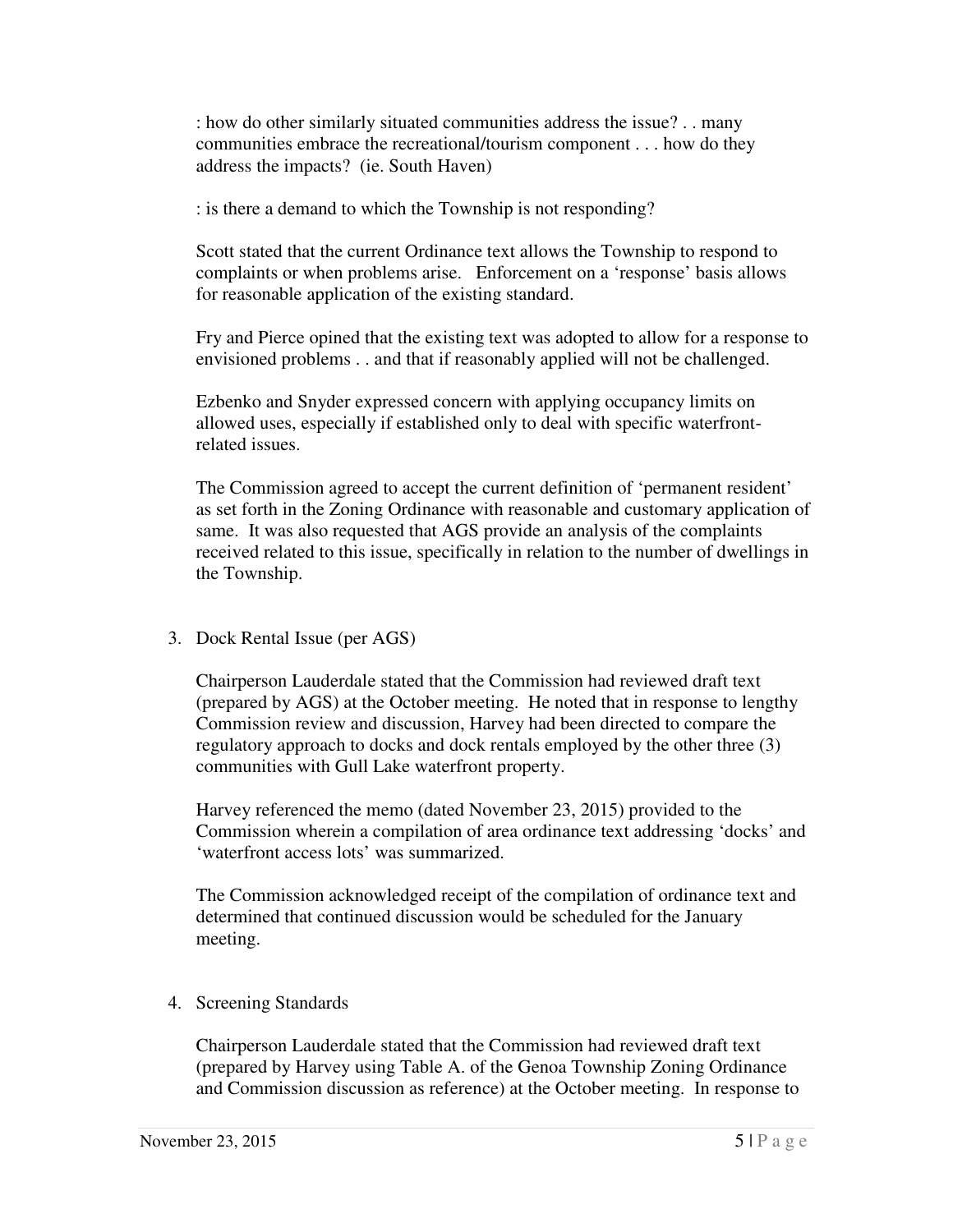Commission review and discussion, Harvey had been directed to revise the draft text for continued Commission review.

 Harvey referenced draft text dated November 23, 2015 (Draft #2) and noted the revisions made in response to the Commission's review in October.

 The Commission acknowledged receipt of the revised draft text and determined that continued discussion would be scheduled for the January meeting.

# 5. Horse Boarding Facility

 Chairperson Lauderdale noted that the Commission had agreed to place consideration of an amendment to the 'horse boarding facility' provision currently in the Ordinance on the agenda in response to a request made by the Terpenings at the August meeting. He further noted that the Commission has since acknowledged that the Terpenings have instead opted to pursue approval of their proposed facility under the Right to Farm Act GAAMPS instead of obtaining local zoning approval . . . but had agreed to continue consideration of the matter outside of application. To that end, Harvey had been directed to research/compile sample ordinances for Commission consideration.

 Harvey referenced the memo (dated November 23, 2015) provided to the Commission wherein a compilation of area ordinance text addressing 'stables' and the 'keeping of animals' was summarized.

 Gale provided an update on Township communications with the Terpenings regarding the use of their property on Baseline Road as a horse boarding facility. He requested direction from the Commission on the desired 'next step' in achieving compliance with the Ordinance.

 The Commission opined that AGS should continue with application of the standard ordinance enforcement process.

6. Watershed Protection Strategies

 Due to the lateness of the hour, discussion of the matter was postponed to the January, 2016 meeting.

7. Recreation Plan

 Chairperson Lauderdale reminded that the Commission had agreed that Fry (and the Parks Commission) will work to complete a recommended prioritization list that aligns with the Park grant for submission to the Commission after October.